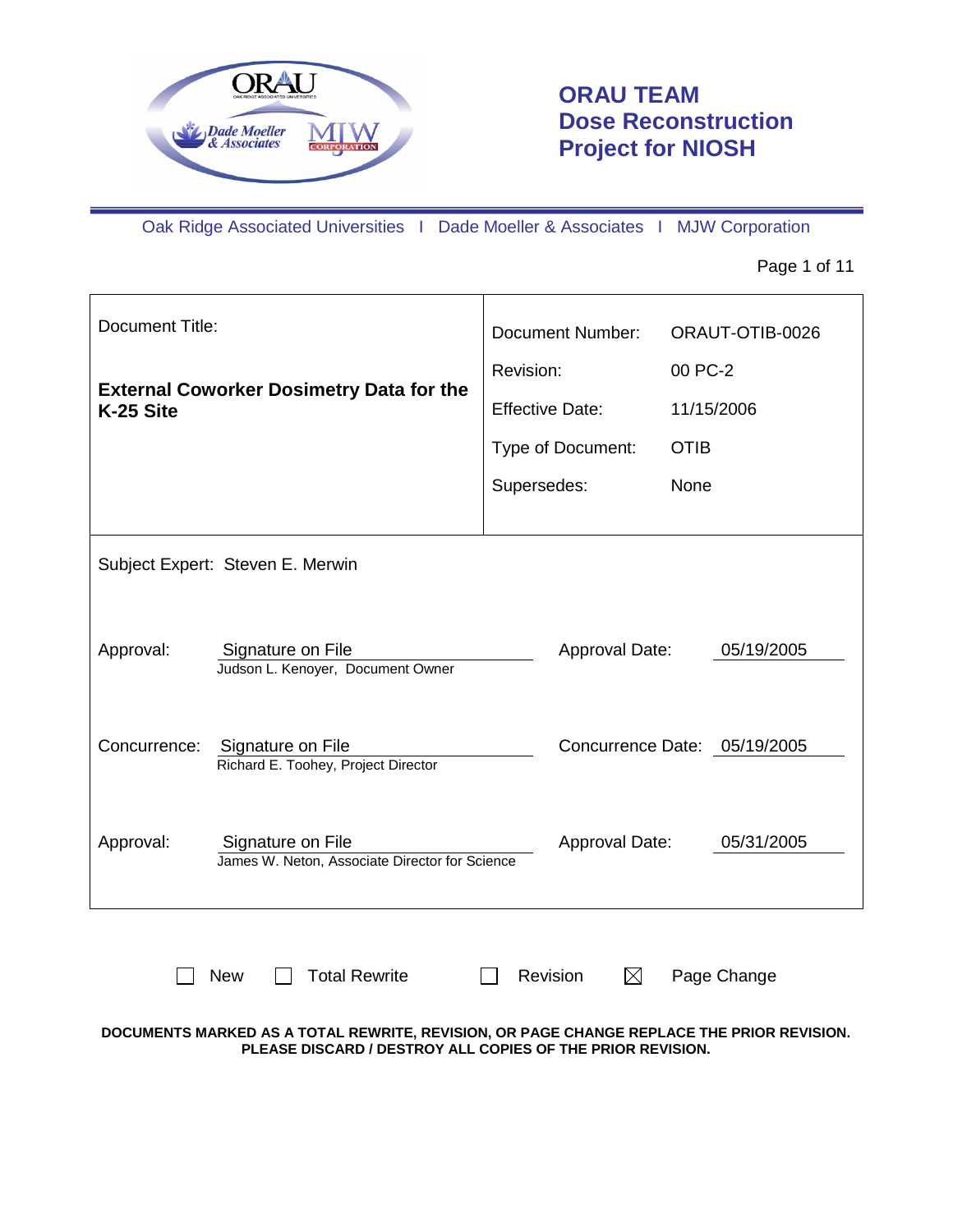| Document No. ORAUT-OTIB-0026 | 00 PC-2<br>Revision<br>NO. | <b>Effective Date:</b><br>11/15/2006 | Page.<br>of |
|------------------------------|----------------------------|--------------------------------------|-------------|

# **PUBLICATION RECORD**

| <b>EFFECTIVE</b><br><b>DATE</b> | <b>REVISION</b><br><b>NUMBER</b> | <b>DESCRIPTION</b>                                                                                                                                                                                                                                                                                                                                                                                                                                                                                                                                                                              |            |
|---------------------------------|----------------------------------|-------------------------------------------------------------------------------------------------------------------------------------------------------------------------------------------------------------------------------------------------------------------------------------------------------------------------------------------------------------------------------------------------------------------------------------------------------------------------------------------------------------------------------------------------------------------------------------------------|------------|
| 05/31/2005                      | 00                               | New technical information bulletin to provide information to allow ORAU<br>Team dose reconstructors to assign doses to certain workers at the K-25<br>site who have no or limited monitoring data, based on site coworker<br>data. First approved issue. Initiated by Steven E. Merwin.                                                                                                                                                                                                                                                                                                         |            |
| 07/29/2005                      | 00 PC-1                          | Approved page change revision. Page change incorporates recent<br>direction from NIOSH regarding the calculation and use of coworker<br>doses to pages 7, 8, 9, and 10. Text was modified in Sections 6.0 and<br>7.0. No further changes occurred as a result of formal internal review.<br>No sections were deleted. Retraining is not required. Initiated by<br>Steven E. Merwin. Approval:                                                                                                                                                                                                   |            |
|                                 |                                  | Signature on File<br>Judson L. Kenoyer, Task 3 Manager                                                                                                                                                                                                                                                                                                                                                                                                                                                                                                                                          | 07/20/2005 |
|                                 |                                  | Signature on File<br>Richard E. Toohey, Projector Director                                                                                                                                                                                                                                                                                                                                                                                                                                                                                                                                      | 07/26/2005 |
|                                 |                                  | Signature on File<br>James W. Neton, Associate Director for Science                                                                                                                                                                                                                                                                                                                                                                                                                                                                                                                             | 07/29/2005 |
| 11/15/2006                      | 00 PC- $2$                       | Approved page change revision initiated by Matthew Smith due to<br>release of OTIB-0052. Updates required language on page 4 in Section<br>1.0. Lists ORAUT-OTIB-0052 Rev 00 as a reference on page 6 in<br>Section 5.0. Removes Section 8.0 on page 10, changes title and inserts<br>on page 11. No further changes occurred as a result of formal internal<br>and NIOSH review. No sections were deleted. This revision results in<br>an increase in assigned dose and a PER is required. Training required:<br>As determined by the Task Manager Initiated by Matthew H. Smith.<br>Approval: |            |
|                                 |                                  | Signature on File<br>John M. Byrne, Document Owner                                                                                                                                                                                                                                                                                                                                                                                                                                                                                                                                              | 10/30/2006 |
|                                 |                                  | Signature on File<br>Edward F. Maher, Task 5 Manager                                                                                                                                                                                                                                                                                                                                                                                                                                                                                                                                            | 10/31/2006 |
|                                 |                                  | Signature on File<br>Kate Kimpan, Projector Director                                                                                                                                                                                                                                                                                                                                                                                                                                                                                                                                            | 11/15/2006 |
|                                 |                                  | <b>Brant A. Ulsh Signature on File for</b><br>James W. Neton, Associate Director for Science                                                                                                                                                                                                                                                                                                                                                                                                                                                                                                    | 11/15/2006 |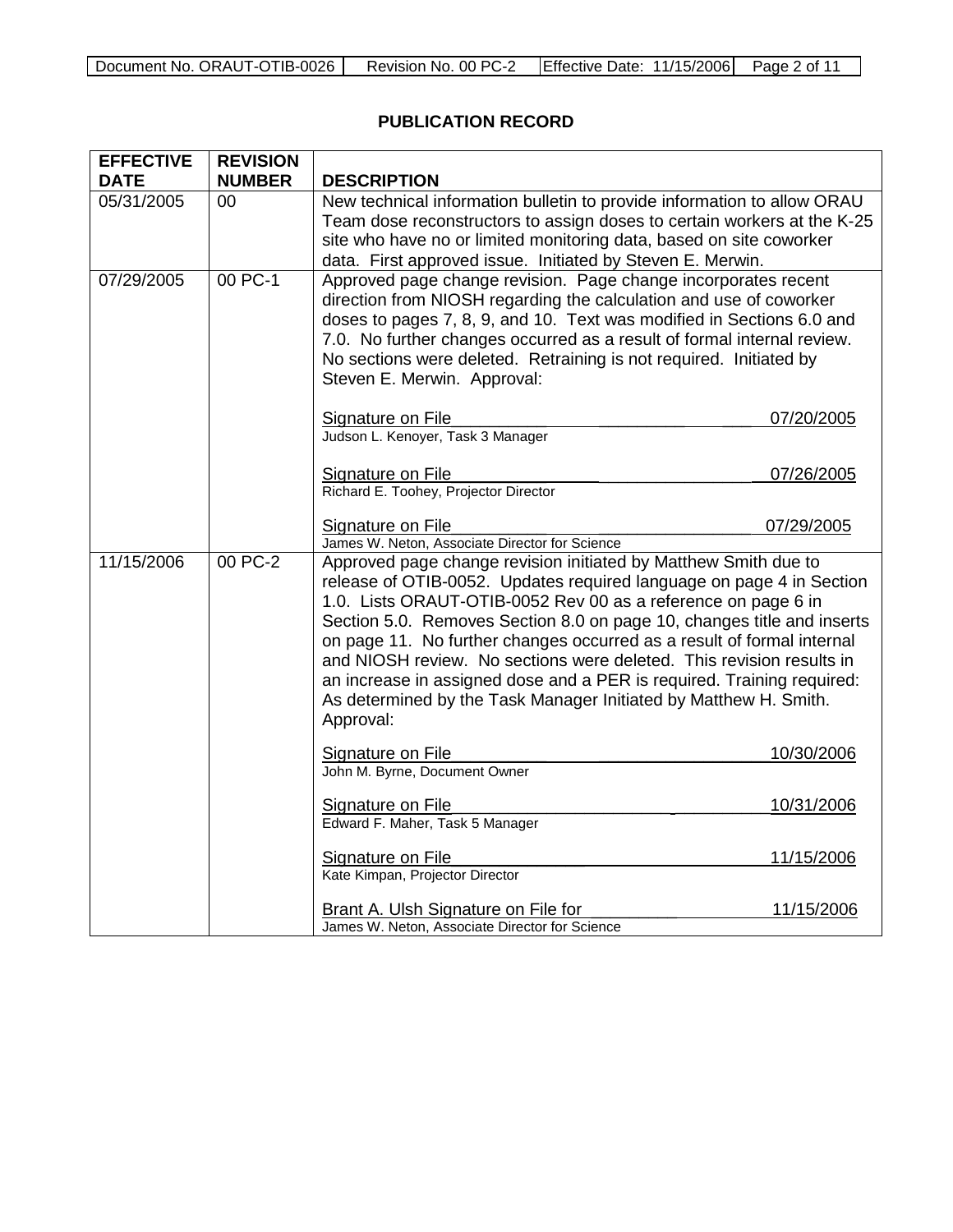# **TABLE OF CONTENTS**

| Section | Page                                                                                |
|---------|-------------------------------------------------------------------------------------|
| 1.0     |                                                                                     |
| 2.0     |                                                                                     |
| 3.0     |                                                                                     |
| 4.0     |                                                                                     |
| 5.0     |                                                                                     |
| 6.0     |                                                                                     |
| 7.0     |                                                                                     |
| 8.0     | Penetrating Dose Values Based on ORAUT-OTIB-0052 Guidance for Selected Construction |

# **LIST OF TABLES**

# Table Page 1 Missed external doses based on K-25 TBD ............................................................................. 7 2 Annual K-25 external coworker doses modified to account for missed dose............................. 9 3 Annual K-25 external pentrating coworker doses modified in accordance with ORAUT-OTIB-0052................................................................................................................ 11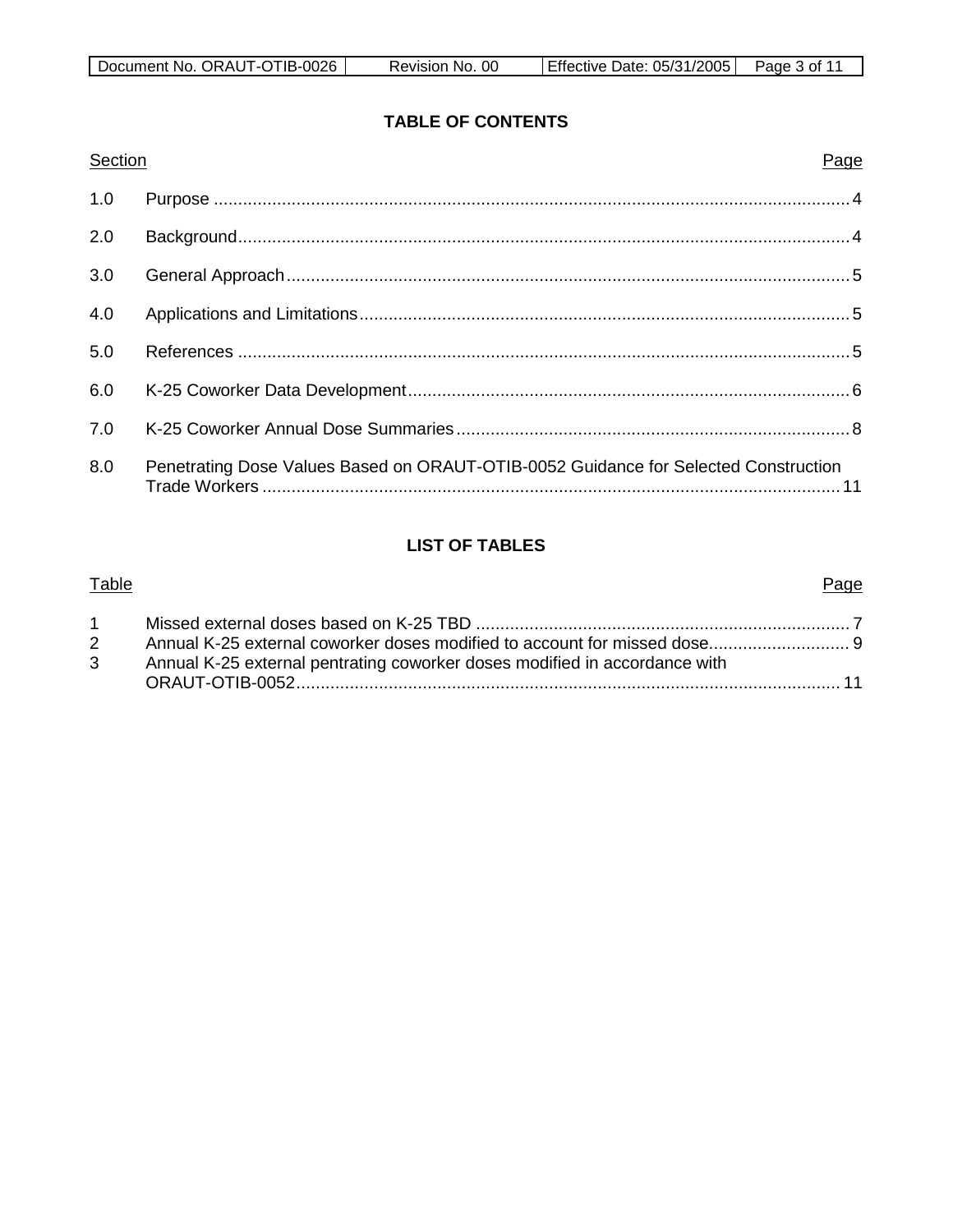| Document No. ORAUT-OTIB-0026 | Revision No. 00 PC-2   Effective Date: 11/15/2006   Page 4 of 11 |  |
|------------------------------|------------------------------------------------------------------|--|
|                              |                                                                  |  |

# **1.0 PURPOSE**

Technical information bulletins (TIBs) are not official determinations made by the National Institute for Occupational Safety and Health (NIOSH) but are rather general working documents that provide historic background information and guidance to assist in the preparation of dose reconstructions at particular sites or categories of sites. They will be revised in the event additional relevant information is obtained. TIBs may be used to assist NIOSH staff in the completion of individual dose reconstructions.

In this document the word "facility" is used as a general term for an area, building, or group of buildings that served a specific purpose at a site. It does not necessarily connote an "atomic weapons employer facility" or a "Department of Energy facility" as defined in the Energy Employees Occupational Illness Compensation Program Act of 2000 (42 U.S.C. § 7384l(5) and (12)).

The purpose of this TIB is to provide information to allow ORAU Team dose reconstructors to assign doses to workers at the Oak Ridge Gaseous Diffusion Plant (K-25) who have no or limited monitoring data, based on site coworker data. The data in this TIB are to be used in conjunction with ORAUT-OTIB-0020, "Use of Coworker Dosimetry Data for External Dose Assignment."<sup>1</sup>

# **2.0 BACKGROUND**

The ORAU Team is conducting a series of coworker data studies to permit dose reconstructors to complete certain cases for which external and/or internal monitoring data are unavailable or incomplete. Cases not having complete monitoring data may fall into one of several categories, including:

- the worker was unmonitored and, even by today's standards, did not need to be monitored (e.g., a non-radiological worker).
- the worker was unmonitored, but by today's standards would have been monitored.
- the worker may have been monitored but the data are not available to the dose reconstructor.
- the worker may have partial information, but the available information is insufficient to permit a dose reconstruction to occur.

As described in ORAUT-OTIB-0020, some cases not having complete monitoring data can be processed based on assumptions and methodologies that do not involve coworker data. For example, many cases falling in the first category above can be processed by assigning ambient external and internal doses based on information in the relevant site Technical Basis Documents (TBDs).

As described in the K-25 External Dosimetry TBD, $<sup>2</sup>$  dosimeters were issued to the entire workforce</sup> beginning in 1951, but only a fraction of the dosimeters were actually processed. According to the TBD, this practice continued until 1980 when all dosimeters were processed. This information is largely consistent with the data provided to NIOSH in conjunction with this program; however, the data are largely complete and sufficient for external dose reconstruction beginning in 1975, indicating that the monitoring and reporting of external doses for most workers at the site began somewhat earlier than is indicated in the TBD.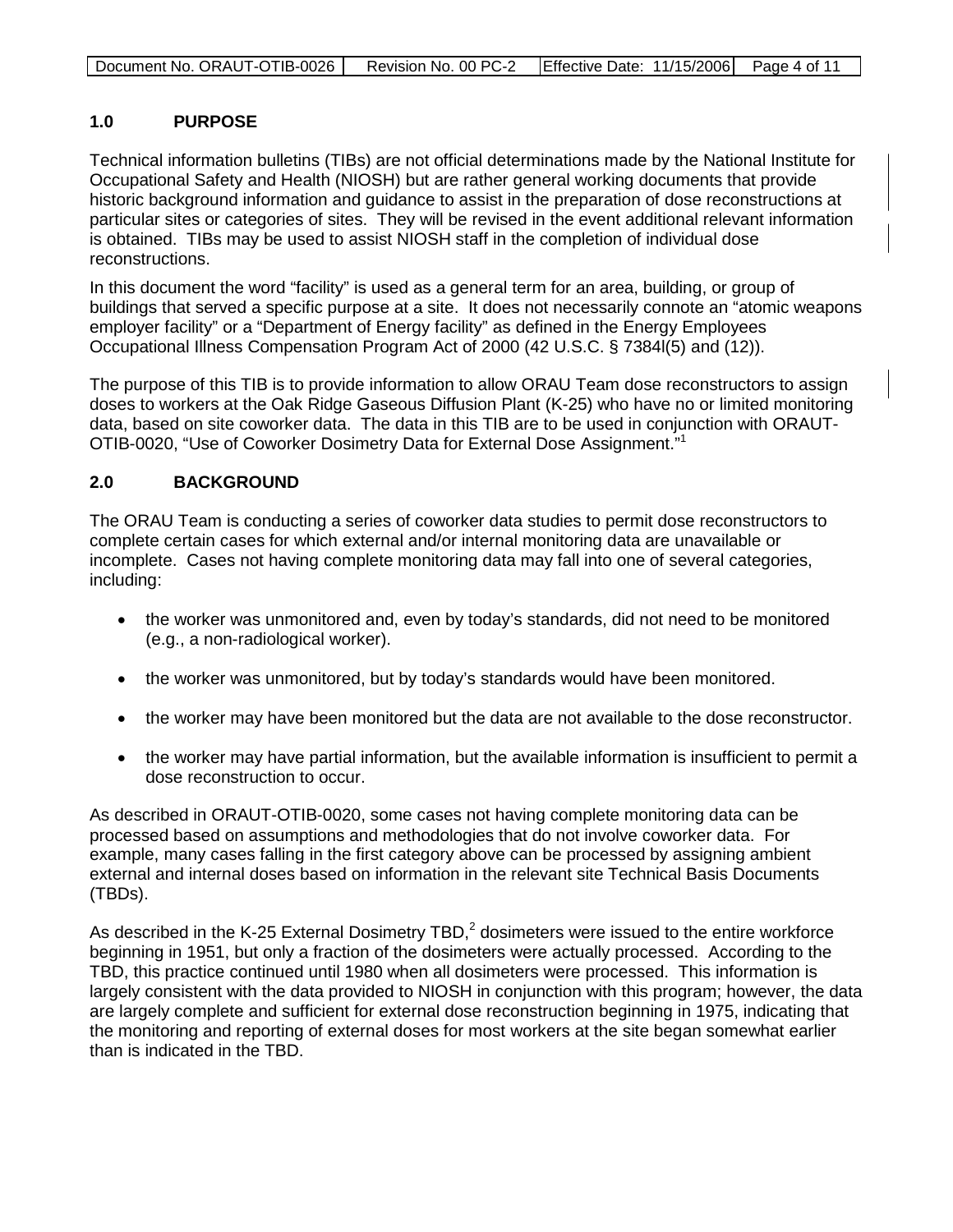| Document No. ORAUT-OTIB-0026 | Revision No. 00 | Effective Date: 05/31/2005   Page 5 of 11 |  |
|------------------------------|-----------------|-------------------------------------------|--|
|                              |                 |                                           |  |

# **3.0 GENERAL APPROACH**

As described in ORAUT-OTIB-0020,<sup>1</sup> the general approach to developing coworker data for cases without external monitoring data involves two phases. The first phase (Phase I) permits cases to be processed when a "best and final" estimate of dose is not required for claim determination. The second phase (Phase II) facilitates the assignment of "best and final estimates" of dose, when necessary. This initial revision of this TIB provides coworker external dosimetry summary statistics applicable to Phase I dose reconstructions; coworker dose distributions applicable to Phase II dose reconstructions will be made available in a subsequent revision.

# **4.0 APPLICATIONS AND LIMITATIONS**

- 1. At the Oak Ridge complex, many workers were employed at more than one of the major Oak Ridge sites (K-25, X-10 and Y-12). For some cases, employment information is provided in NOCTS as a multiple site listing such as "K-25/Y-12/X-10," and the available information such as the DOE dosimetry records and claimant interview are insufficient to determine the actual work location(s), especially on an annual basis. Similarly, workers may have worked at more than one major site at different locations across the DOE complex during their employment history. Thus, the data presented herein must be used with caution to ensure that for clearly non-compensable cases, unmonitored external doses from multiple site employment have been overestimated.
- 2. Summary statistics based on K-25 dosimetry data presented in this TIB do not extend beyond 1985 because at the time this TIB was drafted, data beyond 1985 were not available from the Comprehensive Epidemiologic Data Resource (CEDR). However, the absence of these data (and the subsequent development of dose distributions) should not interfere with the processing of most K-25 cases having a lack of external dosimetry data since well before 1985, the monitoring and reporting practices at the site ensured that essentially all workers with a potential for external radiation exposure were monitored and the results are readily accessible. Should the need arise and sufficient reliable data become available, coworker dosimetry data beyond the year 1985 will be presented in a subsequent revision to this TIB.
- 3. The data presented in this TIB address penetrating radiation from gamma radiation and nonpenetrating radiation from beta radiation. Neutron data are not presented. However, the locations within the K-25 site at which neutron exposures were possible are limited to specific areas, and the site TBD establishes a method for assigning neutron doses when relevant.<sup>2</sup> Therefore, the TBD should be used as the basis for assigning neutron doses, when relevant, in addition to the photon and/or beta doses assigned in accordance with this TIB.
- 4. External on-site ambient doses should not be included in addition to the co-worker doses assigned in accordance with this TIB, because any such doses would have been included in the dosimetry results reported by the site which were used as the basis for the coworker dose distributions presented below.<sup>4</sup>
- 5. The data in this TIB supersede the occupational dose data in Tables 6-4 and 6-5 of the K-25 Occupational External Dose TBD.<sup>2</sup>

# **5.0 REFERENCES**

1. ORAU Team, ORAUT-OTIB-0020, Use of Coworker Dosimetry Data for External Dose Assignment, Rev 00, December 29, 2004.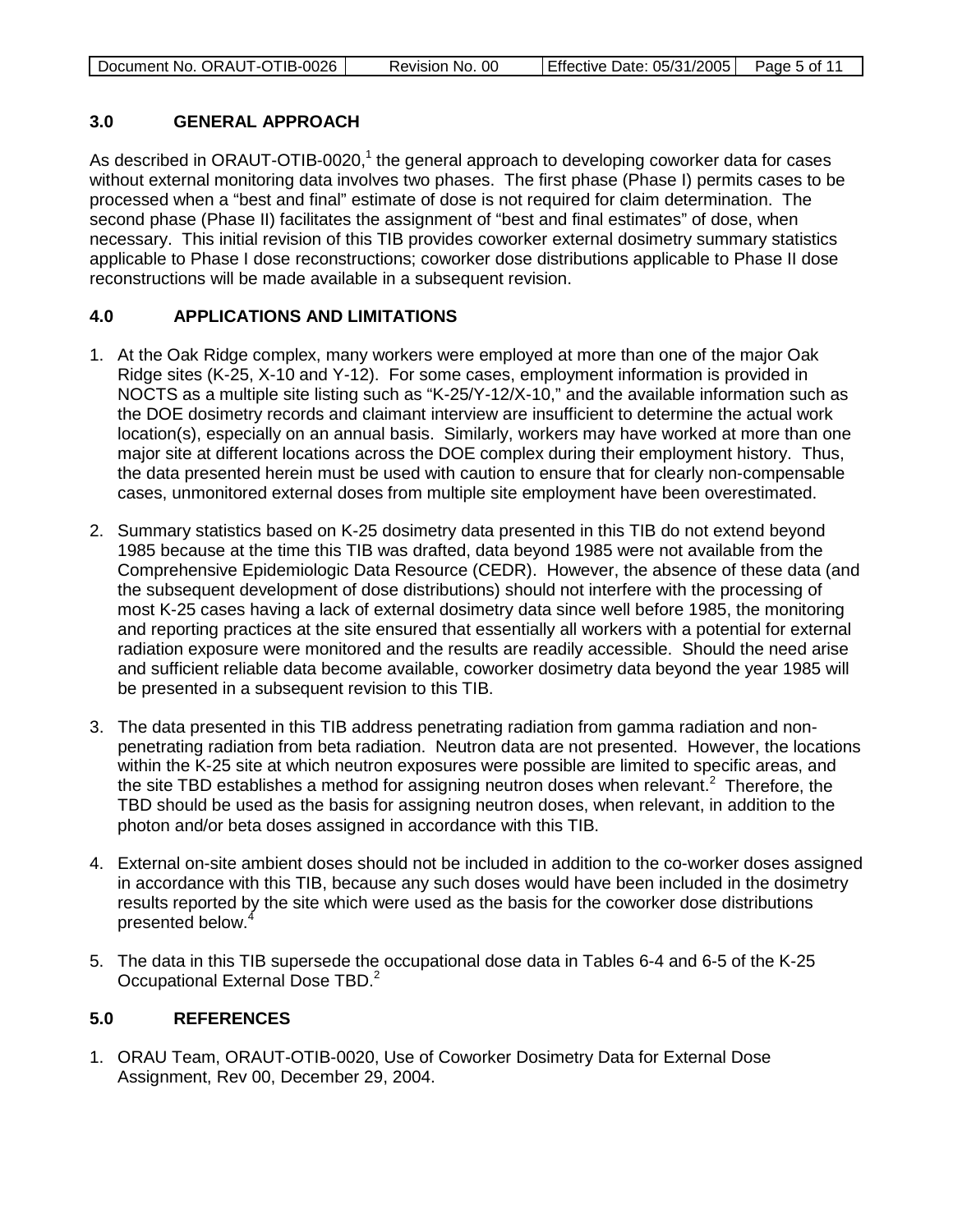- 2. ORAU Team, ORAUT-TKBS-0009-6, Technical Basis Document for the K-25 Site Occupational External Dose, Rev 00, November 24, 2004.
- 3. NIOSH (National Institute for Occupational Safety and Health), External Dose Reconstruction Implementation Guideline, Rev. 0, OCAS-IG-001, Office of Compensation Analysis and Support, Cincinnati, Ohio, 2002.
- 4. ORAU Team, ORAUT-TKBS-0009-4, Technical Basis Document for the K-25 Site Occupational Environmental Dose, Rev. 00, December 29, 2004.
- 5. ORAU Team, ORAUT-OTIB-0052, Parameters to Consider When Processing Claims for Construction Trade Workers, Rev. 00, August 31, 2006.

# **6.0 K-25 COWORKER DATA DEVELOPMENT**

Dosimetry data for monitored K-25 workers from the CEDR databases maintained by the U.S. Department of Energy (DOE) were selected for this evaluation. The CEDR data evaluated represented quarterly or annual gamma and non-penetrating ("skin") dosimetry data provided by the K-25 site, which pertain to the shielded and open-window dosimetry readings and exclude neutron doses. As discussed in the site TBD on Occupational External Dose,<sup>2</sup> low-energy (<30 keV) photons are not an issue at K-25, so the penetrating doses can be assumed to be associated entirely with 30- 250 keV photons, and the non-penetrating doses can be assumed to be associated entirely with > 15 keV beta particles (electrons).

The CEDR records represent annual data through 1975, after which the data are quarterly and have thus been summed and extrapolated in this analysis to derive annual doses. The year 1975 coincides with the time period in which the number of monitoring results in the database increased substantially from hundreds to thousands, indicating that the majority of personnel at the site were monitored starting in that timeframe. This is consistent with the NIOSH claimant data, which indicate that most people whose employment spanned the 1970s were not monitored (or the monitoring results were not available) until 1975 or shortly thereafter.

According to the site TBD,<sup>2</sup> monitoring at K-25 began in 1945 using dosimeter and processing support provided by the Oak Ridge National Laboratory (ORNL). Initially, only those workers entering controlled areas and likely to receive measurable dose received dosimeters. Starting in 1951, all workers received dosimeters as part of their security badges, but the dosimeters were not processed (by ORNL) unless the worker was deemed likely to have received measurable doses. According to the TBD, all dosimeters were processed beginning in 1980; however, as discussed in Section 2.0 above, both the CEDR and claimant data indicate that the great majority of the dosimeters were processed beginning in 1975.

Starting in 1976, the CEDR data are identified by quarter. Since, as described above, the site implemented a quarterly badge exchange cycle for essentially all workers starting in 1975,<sup>2</sup> these data represent directly the K-25 site monitoring results. Prior to 1976, the CEDR data appear to represent annual summary data. As shown in Table 1 below, prior to 1975 the badge exchange cycle was weekly, and most of the badges were not processed. Thus, the CEDR data in this period likely represent the summation of weekly dosimeter readings that may or may not encompass an entire year of radiation exposure.

The validity of the CEDR data was confirmed by selecting a sampling of claimant dosimetry data submitted by the site as part of the EEOICPA Subtitle B program and comparing it to the pertinent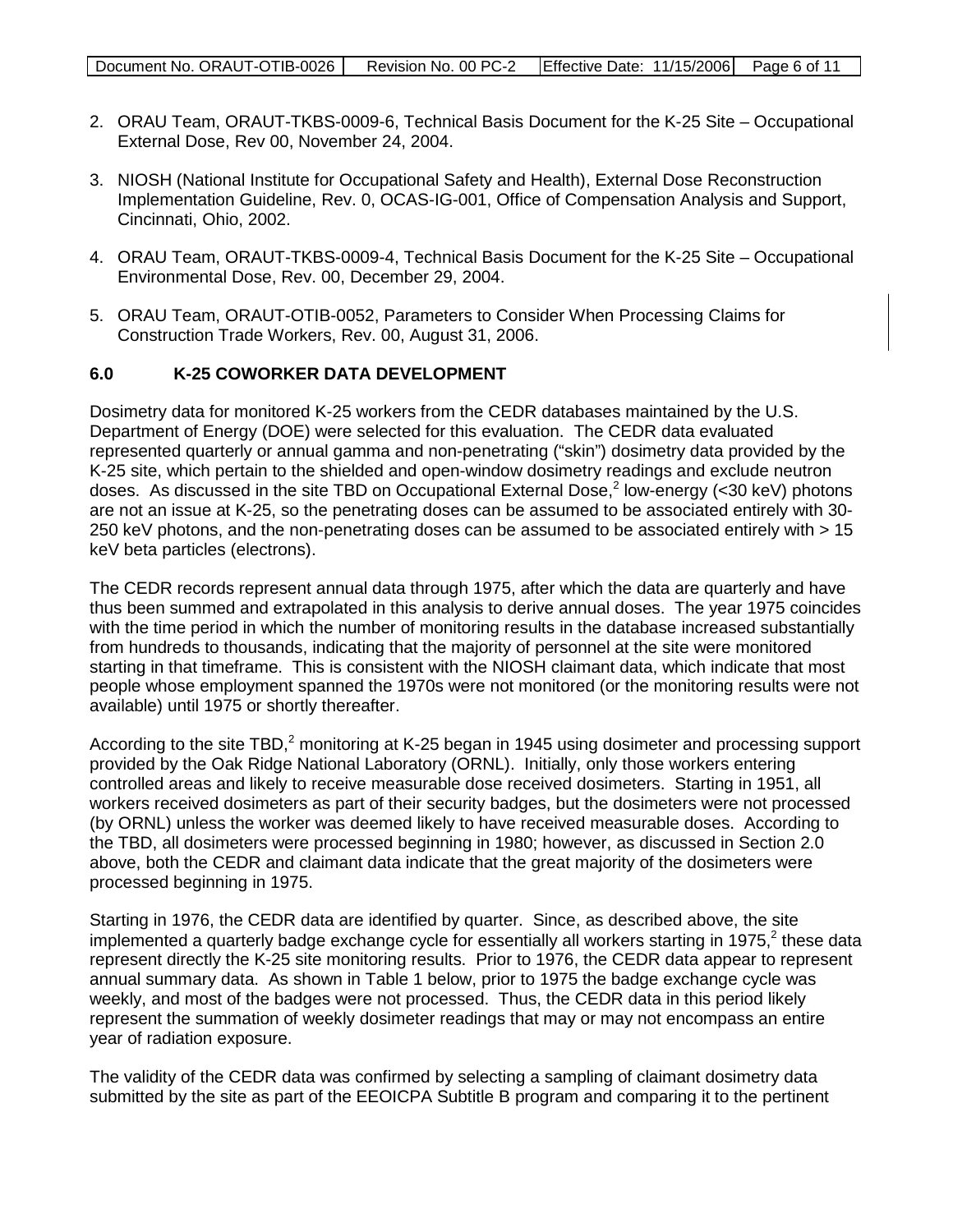|  | Document No. ORAUT-OTIB-0026   Revision No. 00 PC-1 |  | Effective Date: 07/29/2005 | Page 7 of 11 |
|--|-----------------------------------------------------|--|----------------------------|--------------|
|--|-----------------------------------------------------|--|----------------------------|--------------|

CEDR data. A review of annual data for eleven claimants covering 321 worker-years of employment at K-25 indicated excellent agreement between the two data sets. Specifically, a perfect match in the CEDR database was found for 10 of the 11 claimants for all relevant years. For one claimant, there were no positive data through 1985, the last year for which data are present in the CEDR database, so it was not possible to identify a unique match. It is concluded that the CEDR data are acceptable for the development of coworker doses for the K-25 site, except for one quarter in 1977 which is discussed in Section 7.0 below.

#### **Adjustment for Missed Dose**

According to the External Dose Reconstruction Implementation Guideline,<sup>3</sup> missed doses are to be assigned for null dosimeter readings to account for the possibility that doses were received but not recorded by the dosimeter or reported by the site. Annual missed doses are calculated by multiplying the number of null badge readings by the dosimeter limit of detection (LOD) and summing the results. These values are used as the 95th percentile of a lognormal distribution for the purpose of calculating probability of causation (which is determined by the Department of Labor); thus, in IREP the calculated missed doses are multiplied by 0.5 and entered in Parameter 1, and a value of 1.52 is entered in Parameter 2, to represent the geometric mean and geometric standard deviation, respectively.

The assignment of missed doses for monitored workers is particularly significant for K-25 claimants prior to 1975 when workers were monitored weekly. This is complicated by the fact that monitoring data are largely not available for this period because, as discussed above, the site apparently elected to have only a small fraction of the badges evaluated. Thus, it is generally not possible to obtain an accurate count of the number of null badge results prior to 1975 because the reported data reflect an annual summation of an unknown number of badge readings during the course of each year.

Table 1 lists the maximum annual missed dose by era and type of radiation (penetrating gamma and non-penetrating) based on information presented in the site TBD.<sup>2</sup> Although the TBD and a review of claimant data indicate that some workers may have been on a different cycle than is listed below, the majority of workers were on the typical schedule so the values provided in Table 1 are deemed appropriate for the adjustment of reported coworker doses to account for missed dose.

|                  | Penetrating | Non-penetrating          | <b>Exchange</b>      | Maximum annual missed dose (rem) |                 |
|------------------|-------------|--------------------------|----------------------|----------------------------------|-----------------|
| <b>Period</b>    | $LOD$ (rem) | $LOD$ (rem) <sup>a</sup> | frequency            | Penetrating                      | Non-penetrating |
| 1945-1974        | 0.03        | 0.03                     | Weekly               | 1.560                            | 1.560           |
| 1975-1987        | 0.03        | 0.03                     | Quarterlv            | 0.120                            | 0.120           |
| $1988 -$ present | 0.005       | 0.005                    | Monthly <sup>o</sup> | 0.060                            | 0.060           |

| Table 1. Missed external doses based on K-25 TBD. $^2$ |  |
|--------------------------------------------------------|--|
|--------------------------------------------------------|--|

a. K-25 does not distinguish between open-window and shielded dosimeter measurements when reporting minimum detectable levels (MDLs). It is implied that the MDLs should be considered the same.

b. The TBD indicates monthly exchanges for 1988 but does not indicate the exchange frequency for subsequent years. A review of claimant data for those years indicates that workers were on either a quarterly or monthly cycle. Therefore, a monthly cycle has been assumed, which is favorable to claimants.

# **Special Considerations**

Certain aspects of the external dosimetry practices at the K-25 site documented in the  $TBD<sup>2</sup>$  were considered in the analysis of the site data. These include:

• In some cases, values less than the dosimeter LOD were reported by the site. For example, values as low as 10 or 20 mR were reported even though the LOD was considered to be 30 mrem (or 30 mR) prior to 1988.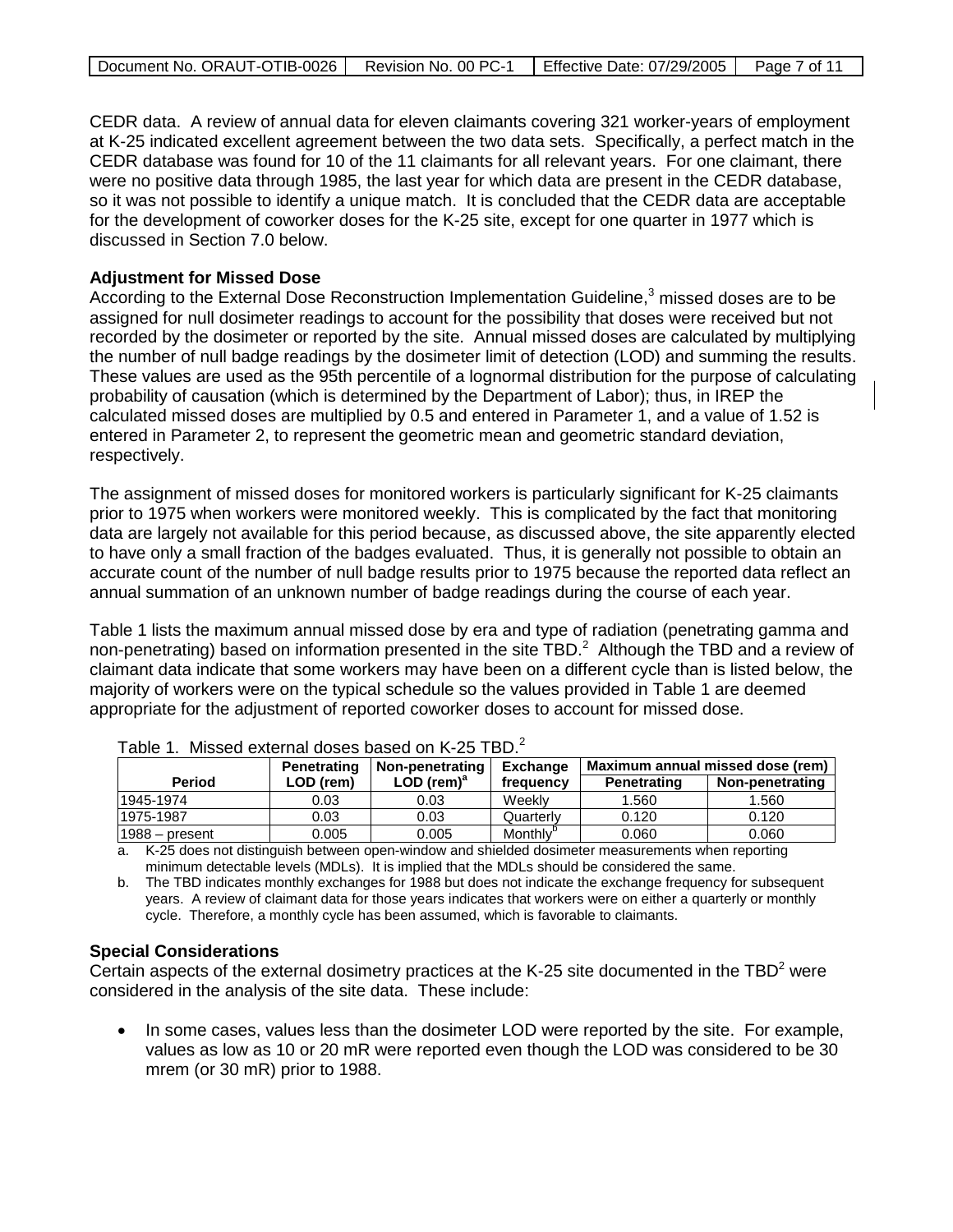• Prior to 1975, even though dosimeters were issued to essentially all workers, only a fraction of the dosimeters were actually processed. Thus, the possibility exists that the annual doses reported do not represent the actual annual doses received by some employees.

As described in Section 7.0 below, a favorable to claimant approach was adopted in the development of coworker dose summaries, and this approach should account for any underestimate of doses to radiological workers at the K-25 site based on the considerations described above.

#### **7.0 K-25 COWORKER ANNUAL DOSE SUMMARIES**

Based on the information and approaches described above, K-25 coworker annual external dosimetry summaries were developed for use in the evaluation of external dose for certain claimants potentially exposed to workplace radiation, but with no monitoring data provided by DOE. These summaries were developed using the following steps:

- 1. As described in Section 6.0 above, the penetrating and "skin" doses available from CEDR were converted to annual data by summing the reported quarterly data (1976 and later). Consistent with the guidelines in ORAUT-OTIB-0020,<sup>1</sup> doses for individuals with less than four quarters of data for a particular year were converted to annual doses by extrapolating (i.e., one quarterly result was multiplied by 4; two quarterly results were multiplied by 2; and three quarterly results were multiplied by 1.333). In 1977, the result "104" appeared for numerous employees for one particular quarter; it appears that these values were nominal and were entered due to damaged film that could not be processed. Thus, all such values were eliminated from the analysis. Prior to 1976, reported doses were not extrapolated since the reported values apparently represented doses received during the entire year.
- 2. One-half of the maximum annual missed doses listed in Table 1 were added to the annual doses from Step 1 (except for reported positive doses, in which case the maximum missed dose was reduced by the dose corresponding to one badge exchange because it is not possible that all individual badge results were zero if a positive annual dose was reported).
- 3. The 50th and 95th percentile annual penetrating and shallow doses were derived from the doses calculated in Step 2 by ranking the data into cumulative probability curves and extracting the 50th and 95th percentile doses for each year.
- 4. Because the reported "skin" doses include both penetrating and non-penetrating radiation, the percentile doses pertaining to penetrating radiation identified in Step 3 were subtracted from the percentile doses pertaining to the reported "skin" doses to derive percentile doses pertaining to non-penetrating radiation.
- 5. The results are presented in Table 2 below. These percentile doses should be used for selected K-25 workers with no or limited monitoring data using the methodologies outlined in Section 7.0 of ORAUT-OTIB-0020.<sup>1</sup> In general, the 50th percentile dose may be used as a best estimate of a worker's dose when professional judgment indicates the worker was likely exposed to intermittent low levels of external radiation. The 50th percentile dose should not be used for workers who were routinely exposed. For routinely exposed workers (i.e., workers who were expected to have been monitored), the 95th percentile dose should be applied. For workers who are unlikely to have been exposed, external on-site ambient dose should be used rather than co-worker doses.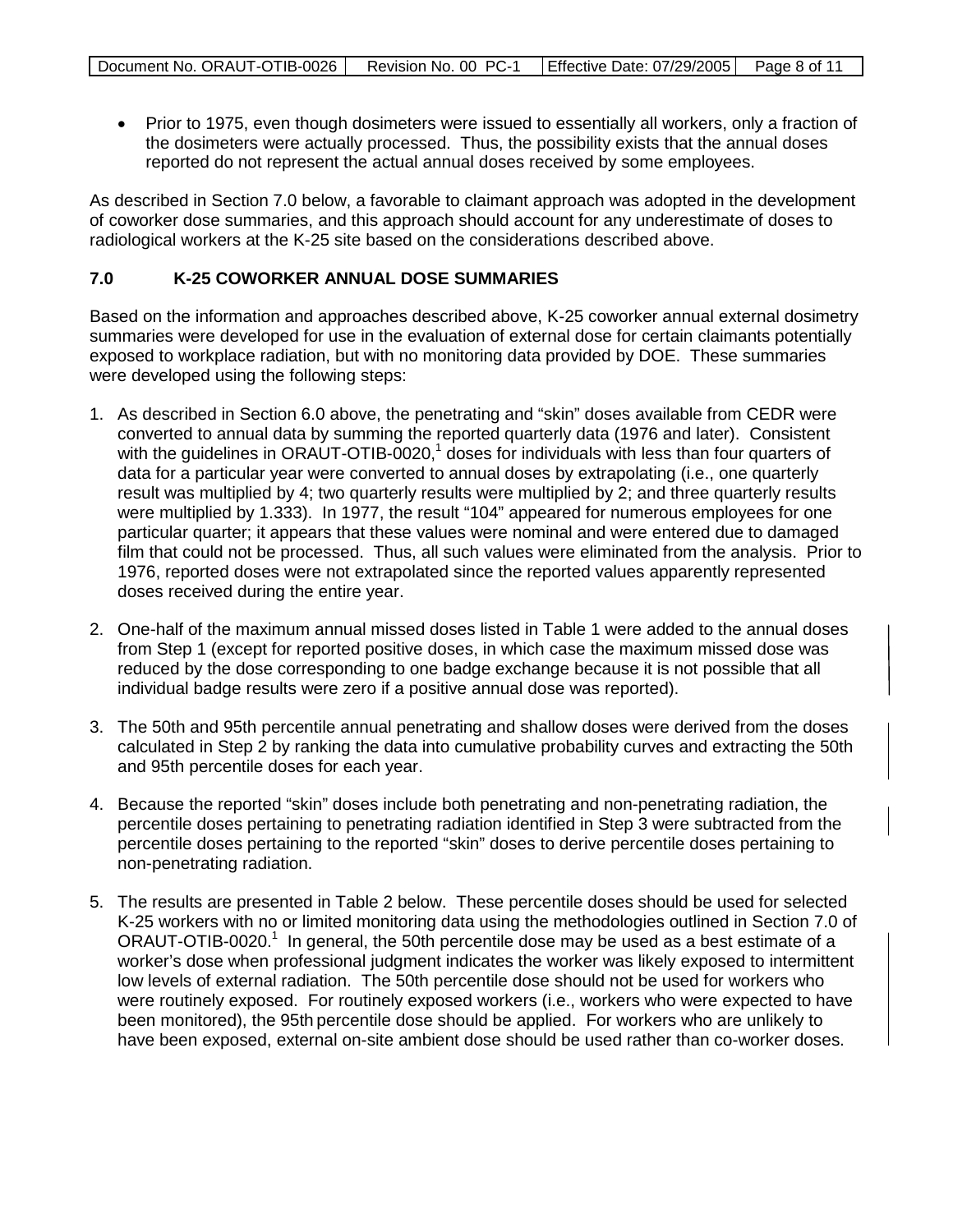| Year | Gamma<br>95th% | Gamma<br>50th% | Non-pen<br>95th% | Non-pen<br>50th% |
|------|----------------|----------------|------------------|------------------|
| 1945 | 1.290          | 1.240          | 0.802            | 0.773            |
| 1946 | 1.455          | 0.805          | 0.884            | 0.065            |
| 1947 | 1.015          | 0.780          | 1.745            | 0.030            |
| 1948 | 1.264          | 0.780          | 0.838            | 0.000            |
| 1949 | 1.035          | 0.780          | 0.470            | 0.040            |
| 1950 | 0.841          | 0.780          | 0.115            | 0.000            |
| 1951 | 1.052          | 0.780          | 0.582            | 0.015            |
| 1952 | 0.951          | 0.780          | 1.549            | 0.035            |
| 1953 | 1.096          | 0.780          | 2.053            | 0.095            |
| 1954 | 0.913          | 0.780          | 1.088            | 0.000            |
| 1955 | 0.835          | 0.780          | 0.237            | 0.000            |
| 1956 | 0.855          | 0.780          | 0.566            | 0.000            |
| 1957 | 1.088          | 0.780          | 0.896            | 0.000            |
| 1958 | 1.049          | 0.780          | 1.325            | 0.000            |
| 1959 | 1.245          | 0.810          | 1.775            | 0.030            |
| 1960 | 1.154          | 0.791          | 1.078            | 0.024            |
| 1961 | 0.942          | 0.778          | 0.741            | 0.010            |
| 1962 | 0.824          | 0.780          | 0.663            | 0.022            |
| 1963 | 0.840          | 0.780          | 0.619            | 0.033            |
| 1964 | 0.841          | 0.780          | 0.363            | 0.034            |
| 1965 | 0.936          | 0.780          | 0.490            | 0.066            |
| 1966 | 0.952          | 0.780          | 1.188            | 0.040            |
| 1967 | 0.928          | 0.780          | 1.122            | 0.056            |
| 1968 | 0.906          | 0.780          | 0.506            | 0.000            |
| 1969 | 0.946          | 0.780          | 1.106            | 0.000            |
| 1970 | 1.041          | 0.780          | 1.436            | 0.038            |
| 1971 | 1.092          | 0.780          | 0.635            | 0.010            |
| 1972 | 1.034          | 0.779          | 0.381            | 0.088            |
| 1973 | 0.871          | 0.780          | 0.515            | 0.000            |
| 1974 | 1.065          | 0.835          | 0.339            | 0.008            |
| 1975 | 0.111          | 0.062          | 0.119            | 0.043            |
| 1976 | 0.149          | 0.060          | 0.069            | 0.000            |
| 1977 | 0.089          | 0.060          | 0.058            | 0.000            |
| 1978 | 0.136          | 0.052          | 0.043            | 0.013            |
| 1979 | 0.088          | 0.060          | 0.063            | 0.000            |
| 1980 | 0.145          | 0.060          | 0.160            | 0.000            |
| 1981 | 0.085          | 0.060          | 0.120            | 0.000            |
| 1982 | 0.060          | 0.060          | 0.425            | 0.000            |
| 1983 | 0.060          | 0.060          | 0.245            | 0.000            |
| 1984 | 0.060          | 0.060          | 0.125            | 0.000            |
| 1985 | 0.060          | 0.060          | 0.105            | 0.000            |

Table 2. Annual K-25 external coworker doses modified to account for missed dose (rem).

Doses to organs impacted only by penetrating radiation (e.g., organs other than the skin, breast and testes) are calculated based only on the "Gamma" columns in Table 2 combined with the appropriate organ dose conversion factors (DCFs). $3$  Doses to the skin, breast and testes (and any other cancer location potentially impacted by non-penetrating radiation) are determined based on both the "Gamma" and "Non-penetrating" columns; gamma doses are assigned as photons with an energy range of 30-250 keV consistent with information in the external dosimetry TBD for the K-25 site, $^2$  and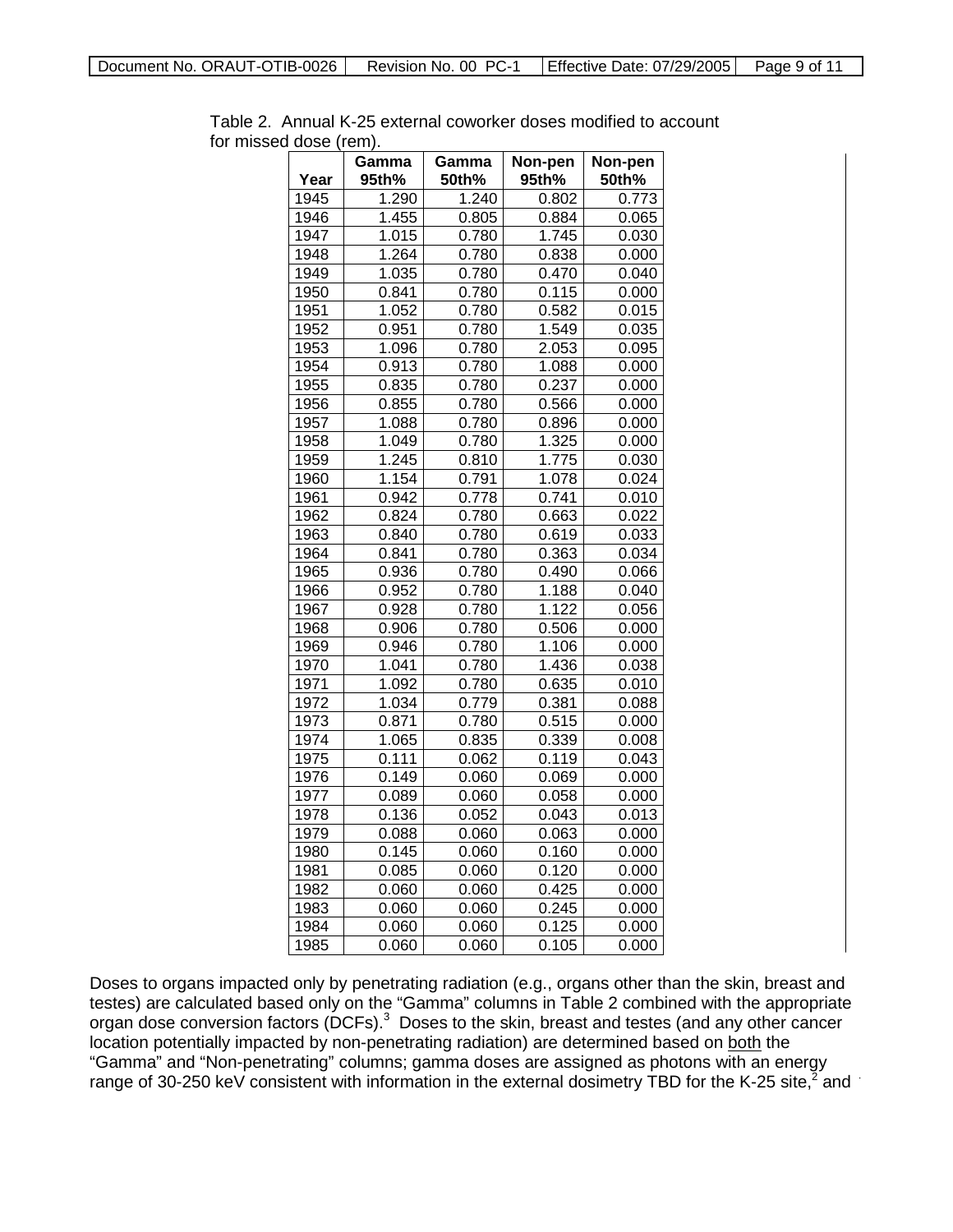non-penetrating doses are assigned as electrons >15 keV with corrections applied to account for clothing attenuation or other applicable considerations.

With the methodology described above, null values for non-penetrating dose can occur because of the subtraction of the reported penetrating doses from the reported shallow doses and the favorable to claimant method described above to establish coworker doses based on the addition of potential missed doses. However, a "zero" value in Table 2 for non-penetrating dose will not result in a dose of zero being assigned to an organ such as the skin. For example, the 50th percentile dose to the skin in 1948 would be assigned entirely as 0.780 rem of photons. This approach does <u>not</u> result in an underestimation of probability of causation (which is determined by the Department of Labor) because assigning beta dose as gamma dose in IREP has no negative effect, since the radiation effectiveness factors are the same for >15 keV electrons and >250 keV photons, and are higher for 30–250 keV photons.

The values in Table 2 do not show an increase in dose when the site began monitoring essentially all workers and reporting all results beginning in the mid 1970s. The values actually show a marked decrease compared to the values associated with the period during which a weekly badge exchange occurred. This is an indication that the methodology described in this TIB to adjust the reported annual doses based on potential missed dose more than compensates for any underreporting of annual doses by the site due to incomplete monitoring.